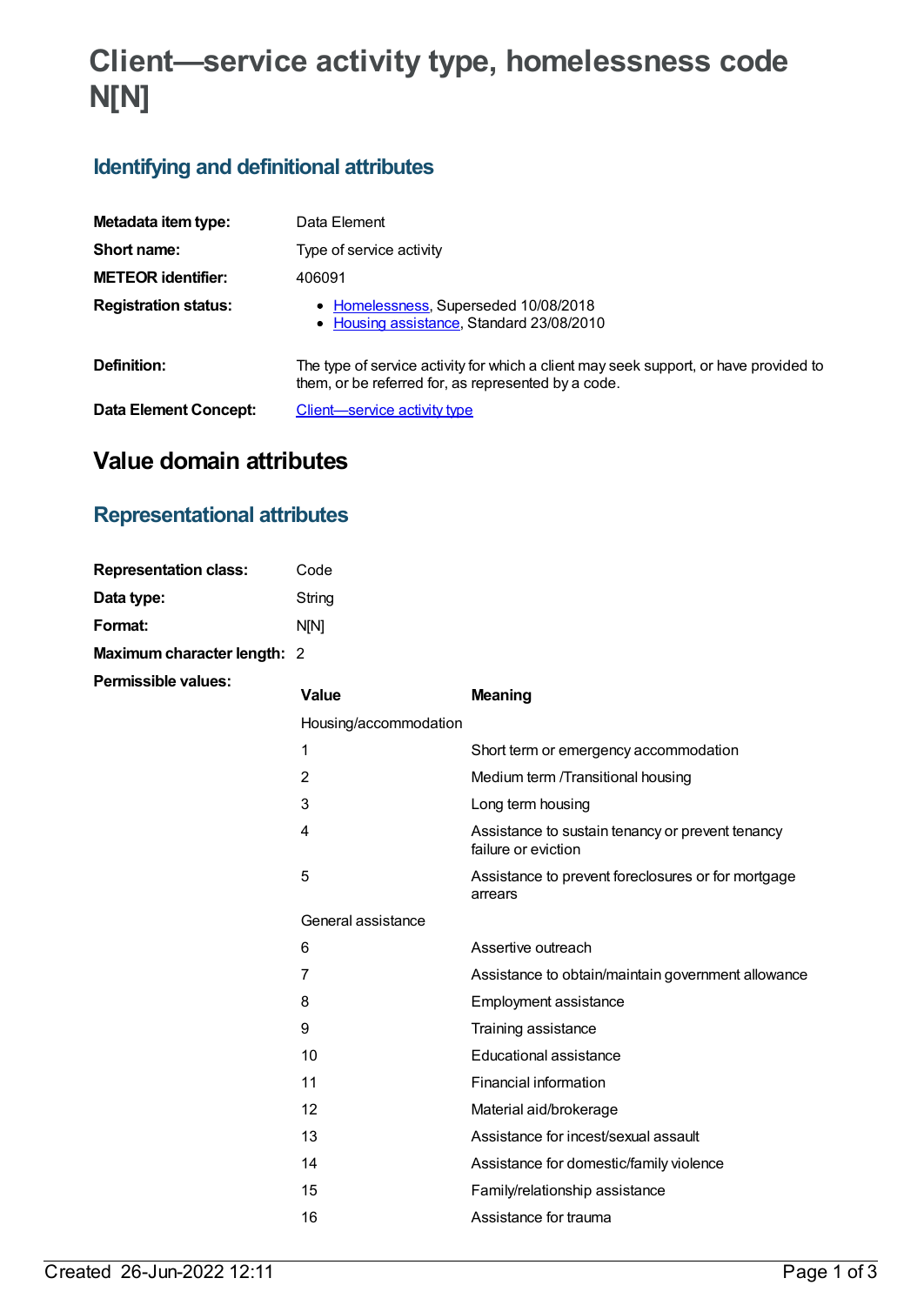| 17                   | Assistance with challenging social/behavioural<br>problems |
|----------------------|------------------------------------------------------------|
| 18                   | Living skills/personal development                         |
| 19                   | Legal information                                          |
| 20                   | Court support                                              |
| 21                   | Advice/information                                         |
| 22                   | Retrieval/storage/removal of personal belongings           |
| 23                   | Advocacy/liaison on behalf of client                       |
| 24                   | School liaison                                             |
| 25                   | Child care                                                 |
| 26                   | Structured play/skills development                         |
| 27                   | Child contact and residence arrangements                   |
| 28                   | Meals                                                      |
| 29                   | Laundry/shower facilities                                  |
| 30                   | Recreation                                                 |
| 31                   | Transport                                                  |
| 32                   | Other basic assistance                                     |
| Specialised services |                                                            |
| 33                   | Child protection services                                  |
| 34                   | Parenting skills education                                 |
| 35                   | Child specific specialist counselling services             |
| 36                   | Psychological services                                     |
| 37                   | Psychiatric services                                       |
| 38                   | Mental health services                                     |
| 39                   | Pregnancy assistance                                       |
| 40                   | Family planning support                                    |
| 41                   | Physical disability services                               |
| 42                   | Intellectual disability services                           |
| 43                   | Health/medical services                                    |
| 44                   | Professional legal services                                |
| 45                   | Financial advice and counselling                           |
| 46                   | Counselling for problem gambling                           |
| 47                   | Drug/alcohol counselling                                   |
| 48                   | Specialist counselling services                            |
| 49                   | Interpreter services                                       |
| 50                   | Assistance with immigration services                       |
| 51                   | Culturally specific services                               |
| 52                   | Assistance to connect culturally                           |
| 53                   | Other specialised service                                  |

#### **Source and reference attributes**

**Submitting organisation:** Australian Institute of Health and Welfare

#### **Data element attributes**